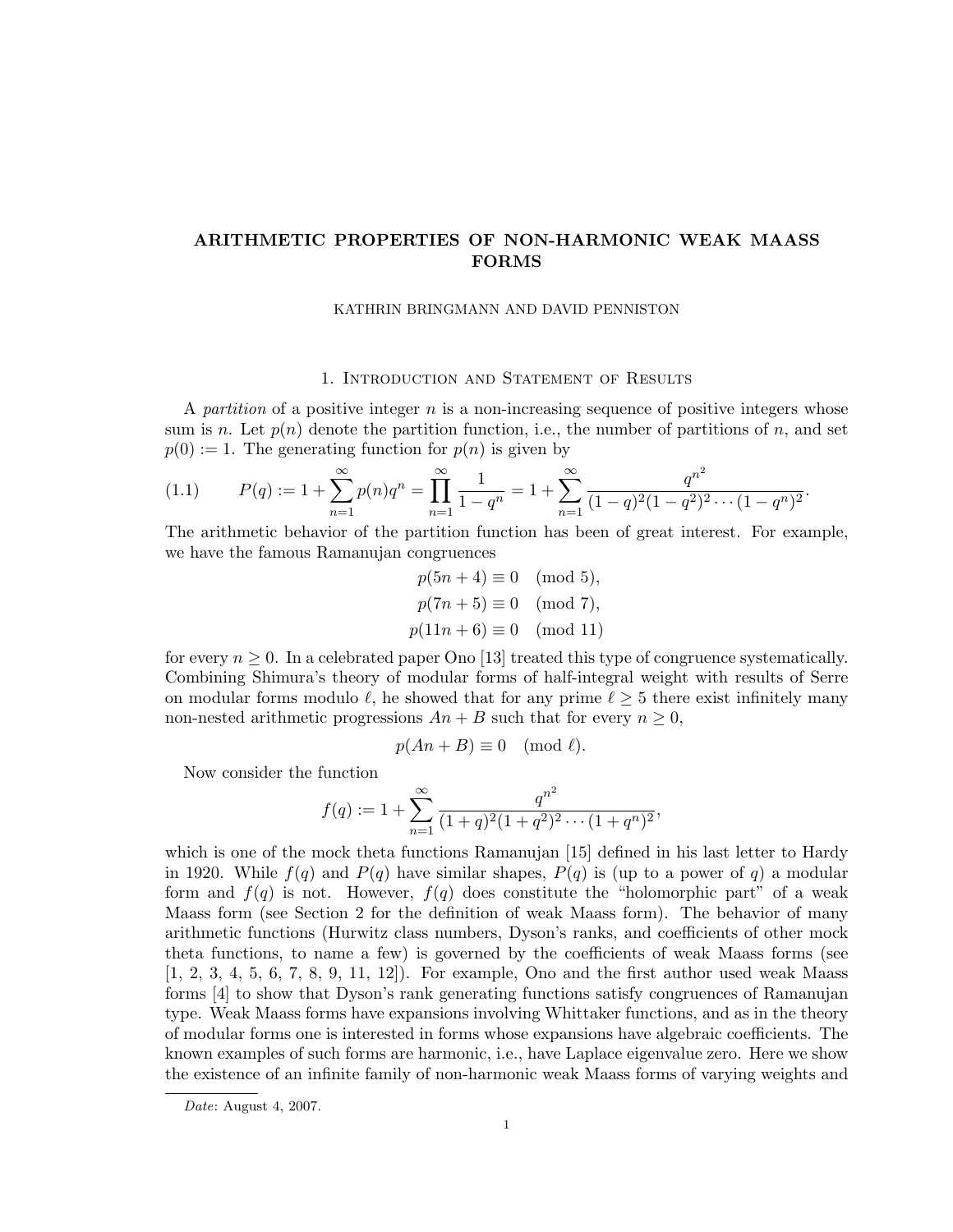Laplace eigenvalues possessing algebraic coefficients. In particular, we prove the following result.

**Theorem 1.1.** Let w be a non-negative integer and  $\chi$  a Dirichlet character of conductor b which is even (resp. odd) if w is odd (resp. even). Then there exists a weak Maass form of weight  $w + \frac{1}{2}$  $\frac{1}{2}$  on  $\Gamma_0(4b^2)$  with Nebentypus  $\chi$  and Laplace eigenvalue  $\frac{1}{4}w(w-1)$  whose coefficients lie in the ring of integers  $\mathcal{O}_K$  of some number field  $K$ .

*Remark*. In Section 3 we explicitly construct forms  $f_{w+\frac{1}{2},\chi}(z)$  satisfying the conditions of Theorem 1.1. Writing  $z = x + iy$   $(x, y \in \mathbb{R})$ , these forms have the shape

(1.2) 
$$
f_{w+\frac{1}{2},\chi}(z) = f_{w+\frac{1}{2},\chi}^h(z) + f_{w+\frac{1}{2},\chi}^{nh}(z)
$$

with

$$
f_{w+\frac{1}{2},\chi}^{h}(z) := \tilde{a}_{w+\frac{1}{2}}(n_0) \widetilde{W}_{\frac{3}{4}}^{w+\frac{1}{2}}(4\pi n_0 y) e^{-2\pi i n_0 x} + \sum_{n>0} a_{w+\frac{1}{2}}^{h}(n) W_{\frac{3}{4}}^{w+\frac{1}{2}}(4\pi n y) e^{2\pi i n x},
$$
  

$$
f_{w+\frac{1}{2},\chi}^{nh}(z) := \sum_{n>0} a_{w+\frac{1}{2}}^{nh}(n) W_{\frac{3}{4}}^{w+\frac{1}{2}}(-4\pi dn^2 y) e^{-2\pi i dn^2 x}
$$

for some positive integers d and  $n_0$  and the functions  $\mathcal{W}_{\frac{3}{4}}^{w+\frac{1}{2}}(y)$  and  $\widetilde{\mathcal{W}}_{\frac{3}{4}}^{w+\frac{1}{2}}(y)$  are certain modified Whittaker functions defined in Section 2. The forms  $f_{w+\frac{1}{2},\chi}(z)$  are examples of weak Maass forms which we call good (see Section 2 for the definition). In particular, if we denote the incomplete gamma function by

$$
\Gamma(a,y) := \int_y^\infty e^{-t} t^{a-1} dt,
$$

, and let  $u = w + \frac{1}{2}$  $\frac{1}{2} \in \{\frac{1}{2}, \frac{3}{2}$  $\frac{3}{2}$ , then one can show that

$$
f_{u,\chi}^h(z) = \tilde{a}_u(n_0) q^{-n_0} + \sum_{n>0} a_u^h(n) q^n,
$$
  

$$
f_u^{nh}(z) = \sum_{n>0} a_u^{nh}(n) \Gamma\left(\frac{1}{2}, 4\pi dn^2 y\right) q^{-dn^2},
$$

where  $q := e^{2\pi i z}$ . Note that

$$
\frac{\partial}{\partial \bar{z}}\left(f_{u,\chi}^h(z)\right) = 0,
$$

while one can show that

$$
\frac{\partial}{\partial \bar{z}}\left(f_{u,\chi}^{nh}(z)\right) \neq 0.
$$

For this reason we call  $f_{w+\frac{1}{2},\chi}^h(z)$  the "holomorphic part" of  $f_{w+\frac{1}{2},\chi}(z)$ .

We also show that the coefficients of our non-harmonic weak Maass forms satisfy congruences of Ramanujan type.

**Theorem 1.2.** Let  $f_{w+\frac{1}{2},\chi}(z)$  be the weak Maass form of weight  $w+\frac{1}{2}$  $\frac{1}{2}$  and Nebentypus  $\chi$ constructed in the proof of Theorem 1.1, and decompose  $f_{w+\frac{1}{2},\chi}(z)$  as in (1.2). Then for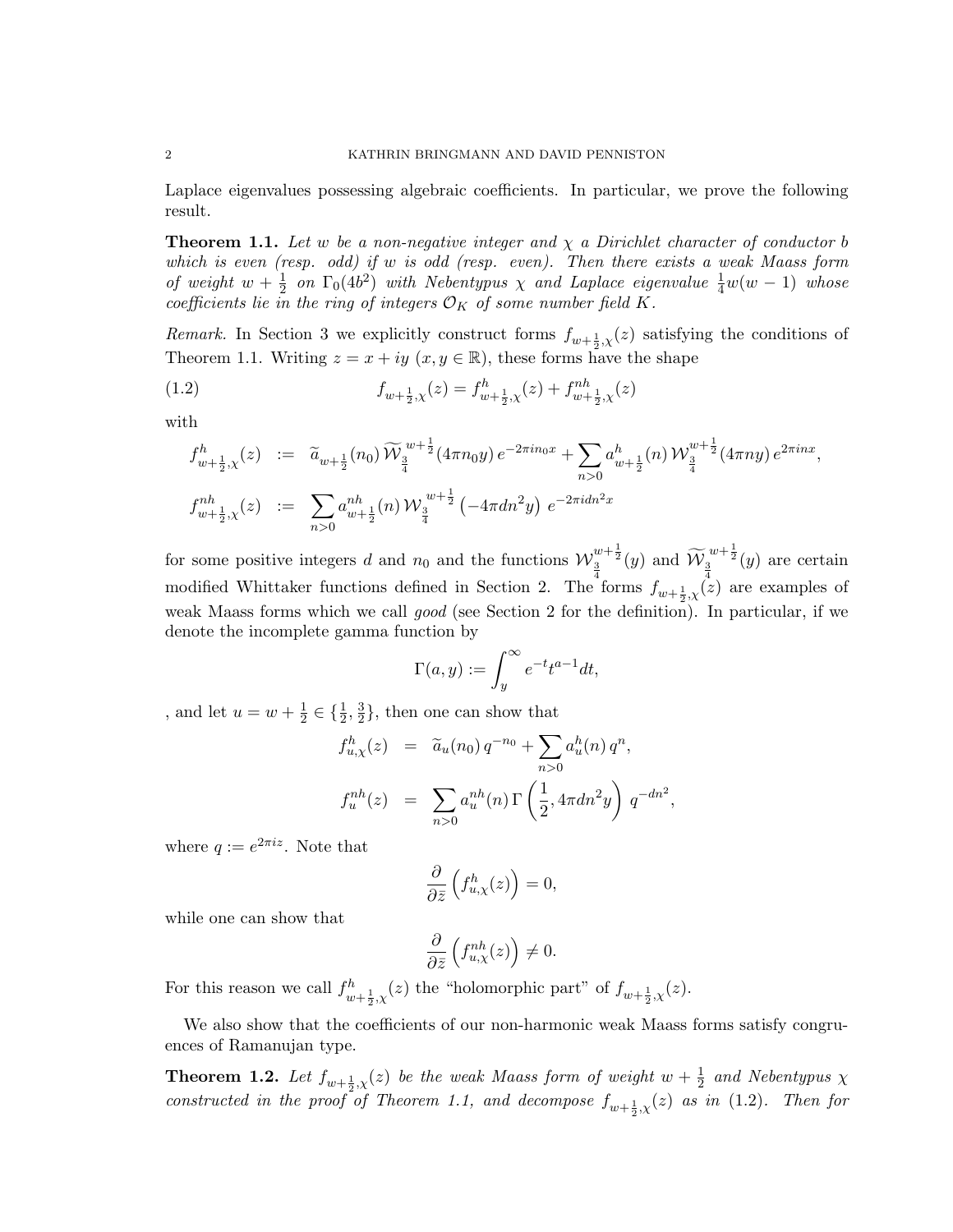any odd prime p  $\{\frac{1}{3}Nd$  and any  $j \geq 1$ , there exist infinitely many nonnested arithmetic progressions  $An + B$  such that for every  $n \geq 0$ ,

$$
a_{w+\frac{1}{2}}^h(An+B) \equiv 0 \pmod{p^j}.
$$

Two remarks.

1) From our construction of  $f_{w+\frac{1}{2},\chi}(z)$  it follows trivially that

$$
a_{w+\frac{1}{2}}^h(pn)\equiv 0\pmod{p^r},
$$

where  $r := \left[\frac{w}{2}\right]$  $\frac{w}{2}$ .

2) It seems likely that one can give distribution results on the coefficients of the forms  $f_{w+\frac{1}{2},\chi}(z)$  modulo  $p^j$  as in [11], or asymptotics as in [1].

### 2. General facts on weak Maass forms

In this section we recall basic facts on weak Maass forms, which were first studied in [8]. For v odd, define  $\epsilon_v$  by

$$
\epsilon_v := \begin{cases} 1 & \text{if } v \equiv 1 \pmod{4}, \\ i & \text{if } v \equiv 3 \pmod{4}. \end{cases}
$$

Suppose that  $k \in \frac{1}{2} + \mathbb{Z}$ , and let

$$
\Delta_k:=-4y^2\frac{\partial^2}{\partial z\partial \bar{z}}+2iky\frac{\partial}{\partial \bar{z}}
$$

be the weight k hyperbolic Laplacian, where  $\frac{\partial}{\partial z} := \frac{1}{2} \left( \frac{\partial}{\partial x} - i \frac{\partial}{\partial y} \right)$  and  $\frac{\partial}{\partial \bar{z}} := \frac{1}{2} \left( \frac{\partial}{\partial x} + i \frac{\partial}{\partial y} \right)$ .

**Definition.** Let N be a positive integer,  $\psi$  a Dirichlet character modulo 4N and  $q : \mathbb{H} \to \mathbb{C}$ a smooth function. We call g a weak Maass form of weight k and Laplace eigenvalue  $\lambda$  on  $\Gamma_0(4N)$  with Nebentypus  $\psi$  if it satisfies the following three conditions:

(1) For all  $A = \begin{pmatrix} a & b \\ c & d \end{pmatrix} \in \Gamma_0(4N)$  and all  $z \in \mathbb{H}$ , we have

$$
g(Az) = \psi(d) \left(\frac{c}{d}\right)^{2k} \epsilon_d^{-2k} (cz+d)^k g(z).
$$

(2) We have  $\Delta_k g = \lambda g$ .

(3) The function  $g(z)$  has at most linear exponential growth at all cusps.

If  $\lambda = 0$ , we say that  $g(z)$  is harmonic.

Let us next recall the shape of the Fourier expansion of a weak Maass form. For this let  $W_{\nu,\mu}(y)$  and  $W_{-\nu,\mu}(-y)$  be the standard W-Whittaker functions. These functions are linearly independent solutions of the differential equation

(2.1) 
$$
\frac{\partial^2 u}{\partial y^2} + \left( -\frac{1}{4} + \frac{\nu}{y} + \frac{\frac{1}{4} - \mu^2}{y^2} \right) u = 0
$$

and can be distinguished by their asymptotic behavior, namely

(2.2) 
$$
|W_{\pm\nu,\mu}(\pm y)| \sim e^{\mp \frac{y}{2}} |y|^{\mu+\frac{1}{2}}
$$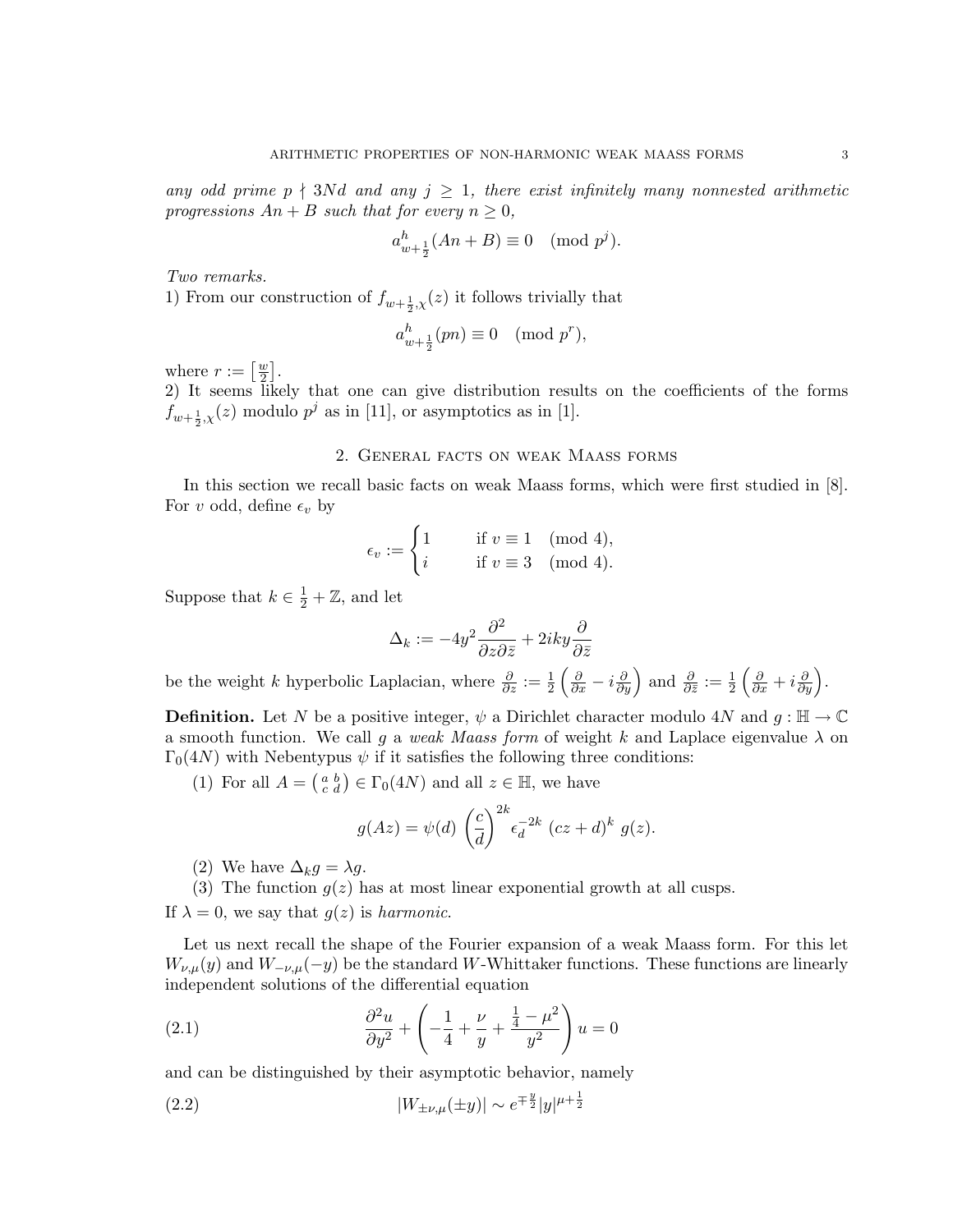as  $|y| \to \infty$ . For  $y \in \mathbb{R} \setminus \{0\}$ , define the functions

$$
\begin{array}{rcl}\n\mathcal{W}^{k}_s(y) & := & |y|^{-\frac{k}{2}} W_{\text{sgn}(y)\frac{k}{2}, s-\frac{1}{2}}(|y|), \\
\widetilde{\mathcal{W}}^{k}_s(y) & := & |y|^{-\frac{k}{2}} W_{-\text{sgn}(y)\frac{k}{2}, s-\frac{1}{2}}(-|y|).\n\end{array}
$$

A computation shows that  $\mathcal{W}_s^k(y) e^{\frac{ix}{2}}$  and  $\widetilde{\mathcal{W}}_s^k(y) e^{\frac{ix}{2}}$  are eigenfunctions of  $\Delta_k$  with eigenvalue  $s(1-s) + \frac{k^2-2k}{4}$  $\frac{-2k}{4}$ . Moreover, if  $s \neq \frac{1}{2}$  $\frac{1}{2}$ , two linearly independent solutions of

(2.3) 
$$
-y^2 \frac{\partial^2 u}{\partial y^2} - ky \frac{\partial u}{\partial y} = \left(s(1-s) + \frac{k^2 - 2k}{4}\right)u
$$

are given by  $y^{s-\frac{k}{2}}$  and  $y^{1-s-\frac{k}{2}}$ . Then by the translation invariance and properties (2) and (3) of a weak Maass form, one can show that each weak Maass form  $g(z)$  of weight k and Laplace eigenvalue  $\lambda$  has an expansion of the form (2.4)

$$
g(z) = \sum_{\substack{n=-n_0 \\ n\neq 0}}^{m_0} \widetilde{a}(n) \widetilde{W}_s^k(4\pi ny) e^{2\pi inx} + \sum_{n \in \mathbb{Z} \setminus \{0\}} a(n) W_s^k(4\pi ny) e^{2\pi inx} + a(0) y^{s-\frac{k}{2}} + \widetilde{a}(0) y^{1-s-\frac{k}{2}},
$$

where s is a solution of

(2.5) 
$$
s(1-s) + \frac{k^2 - 2k}{4} = \lambda.
$$

Note that by  $(2.2)$ , the first sum in  $(2.4)$  is responsible for the possible exponential growth of  $g(z)$ . We call a weak Maass form  $g(z)$  good if (1)  $\tilde{a}(n) = 0$  for  $n \ge 0$ , and (2) there exists a positive integer d such that  $a(n) \neq 0$  implies that  $n > 0$  or  $n = -dm^2$  for some  $m > 0$ .

For functions  $g : \mathbb{H} \to \mathbb{C}$  define the operator  $R_k$  by

(2.6) 
$$
R_k(g) := \frac{1}{2\pi i} \frac{\partial g}{\partial z} - \frac{k}{4\pi y} g.
$$

One can check (see [8] for the case of harmonic weak Maass forms) that this operator maps a weak Maass form of weight k and Laplace eigenvalue  $\lambda$  to a weak Maass form of weight  $k+2$  and Laplace eigenvalue  $\lambda + k$  with the same level and Nebentypus. We will refer to  $R_k$ as the raising operator.

## 3. Proof of Theorems 1.1 and 1.2

We recall the following relations for Whittaker functions, which we will make use of in the proof of Theorem 1.1.

(3.1) 
$$
W_{k,m}(y) = y^{\frac{1}{2}} W_{k-\frac{1}{2},m-\frac{1}{2}}(y) + \left(\frac{1}{2} - k + m\right) W_{k-1,m}(y),
$$

(3.2) 
$$
W_{k,m}(y) = y^{\frac{1}{2}} W_{k-\frac{1}{2},m+\frac{1}{2}}(y) + \left(\frac{1}{2} - k - m\right) W_{k-1,m}(y),
$$

(3.3) 
$$
y \frac{\partial}{\partial y} (W_{k,m}(y)) = \left(k - \frac{y}{2}\right) W_{k,m}(y) - \left[m^2 - \left(k - \frac{1}{2}\right)^2\right] W_{k-1,m}(y).
$$

Here and in the following, for all occurring square roots we take a branch of the logarithm with a cut which does not intersect the real axis.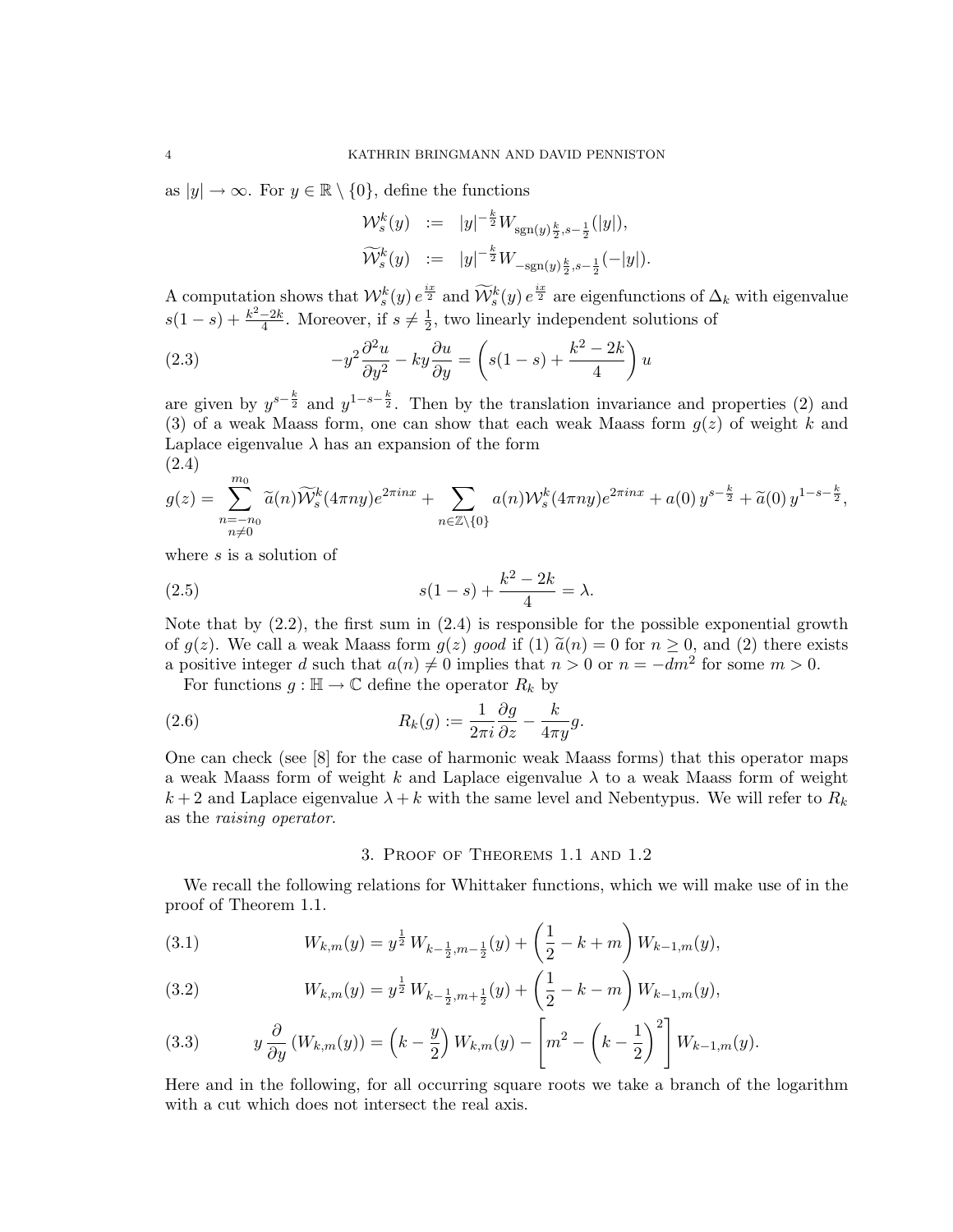*Proof of Theorem 1.1.* We first suppose that w is even, and write  $w = 2r$ . Assume that we have a weight  $\frac{1}{2}$  harmonic weak Maass form  $f_{\frac{1}{2},\chi}(z)$  on  $\Gamma_0(4b^2)$  with Nebentypus  $\chi$  and coefficients in  $\mathcal{O}_K$  (we delay the construction of  $f_{\frac{1}{2},x}(z)$  to the end). Our proof proceeds by successively applying raising operators (2.6), yielding after  $\ell$  steps  $(0 < \ell \le r)$  a weight  $2\ell + \frac{1}{2}$  $\overline{2}$ weak Maass form  $f_{2\ell + \frac{1}{2},\chi}(z)$  on  $\Gamma_0(4b^2)$  with Nebentypus  $\chi$  and Laplace eigenvalue  $\frac{\ell(2\ell-1)}{2}$ . Computing the effect of the raising operators on Fourier expansions, we find that  $f_{2\ell + \frac{1}{2},\chi}(z)$ has coefficients in  $\mathcal{O}_K$  as well.

Define the functions  $f_{2\ell + \frac{1}{2},\chi}(z)$  inductively by

$$
f_{2(\ell+1)+\frac{1}{2},\chi}(z) := R_{2\ell+\frac{1}{2}}\left(f_{2\ell+\frac{1}{2},\chi}(z)\right)
$$

for  $0 \leq \ell < r$ , and define the coefficients  $a_{2\ell + \frac{1}{2}}(n)$  and  $\widetilde{a}_{2\ell + \frac{1}{2}}(n)$  (see (??)) for  $0 \leq \ell \leq r$  by

$$
\begin{aligned} f_{2\ell+\frac{1}{2},\chi}(z)=&\sum_{n\in\mathbb{Z}\backslash\{0\}}a_{2\ell+\frac{1}{2}}(n)\,\mathcal{W}_{\frac{3}{4}}^{2\ell+\frac{1}{2}}(4\pi ny)\,e^{2\pi i n x}+\sum_{\substack{n=-n_0\\n\neq 0}}^{m_0}\widetilde{a}_{2\ell+\frac{1}{2}}(n)\,\widetilde{\mathcal{W}}_{\frac{3}{4}}^{2\ell+\frac{1}{2}}(4\pi ny)\,e^{2\pi i n x}\\&+a_{2\ell+\frac{1}{2}}(0)(4\pi y)^{\frac{1}{2}-\ell}+\widetilde{a}_{2\ell+\frac{1}{2}}(0)(4\pi y)^{-\ell} \end{aligned}
$$

(note that we have chosen the  $s=\frac{3}{4}$ )  $\frac{3}{4}$  solution of (2.5)). We now compute the action of  $R_{2\ell+\frac{1}{2}}$ on a generic term of this expansion.

For the  $n = 0$  case we simply observe that

$$
R_{2\ell + \frac{1}{2}}\left((4\pi y)^{\frac{1}{2}-\ell}\right) = -(1+\ell)(4\pi y)^{-\frac{1}{2}-\ell},
$$
  

$$
R_{2\ell + \frac{1}{2}}\left((4\pi y)^{-\ell}\right) = -\left(\frac{1}{2}+\ell\right)(4\pi y)^{-\ell-1}.
$$

Next suppose  $n < 0$ . We first claim that

(3.4) 
$$
R_{2\ell+\frac{1}{2}}\left(\mathcal{W}_{\frac{3}{4}}^{2\ell+\frac{1}{2}}(4\pi ny)e^{2\pi inx}\right)=n\left(\ell^2+\frac{3\ell}{2}+\frac{1}{2}\right)\mathcal{W}_{\frac{3}{4}}^{2\ell+\frac{5}{2}}(4\pi ny)e^{2\pi inx}.
$$

To see this, recall that for  $y > 0$ ,

$$
\mathcal{W}_{\frac{3}{4}}^{2\ell+\frac{1}{2}}(-y) = y^{-\ell-\frac{1}{4}} W_{-\ell-\frac{1}{4},\frac{1}{4}}(y).
$$

Using (3.3) we find that

$$
\frac{\partial}{\partial y}\left(W_{-\ell-\frac{1}{4},\frac{1}{4}}(y)\right) = \frac{1}{y}\left(-\ell-\frac{1}{4}-\frac{y}{2}\right)W_{-\ell-\frac{1}{4},\frac{1}{4}}(y) + \frac{1}{y}\left(\ell^2+\frac{3\ell}{2}+\frac{1}{2}\right)W_{-\ell-\frac{5}{4},\frac{1}{4}}(y),
$$

and therefore

$$
\begin{split} \frac{\partial}{\partial y}\left(\mathcal{W}_{\frac{3}{4}}^{2\ell+\frac{1}{2}}(-y)\right)=&\left(-2\ell-\frac{1}{2}\right)y^{-\ell-\frac{5}{4}}W_{-\ell-\frac{1}{4},\frac{1}{4}}(y)\\ &-\frac{1}{2}y^{-\ell-\frac{1}{4}}W_{-\ell-\frac{1}{4},\frac{1}{4}}(y)+\left(\ell^2+\frac{3}{2}+\frac{\ell}{2}\right)y^{-\ell-\frac{5}{4}}W_{-\ell-\frac{5}{4},\frac{1}{4}}(y). \end{split}
$$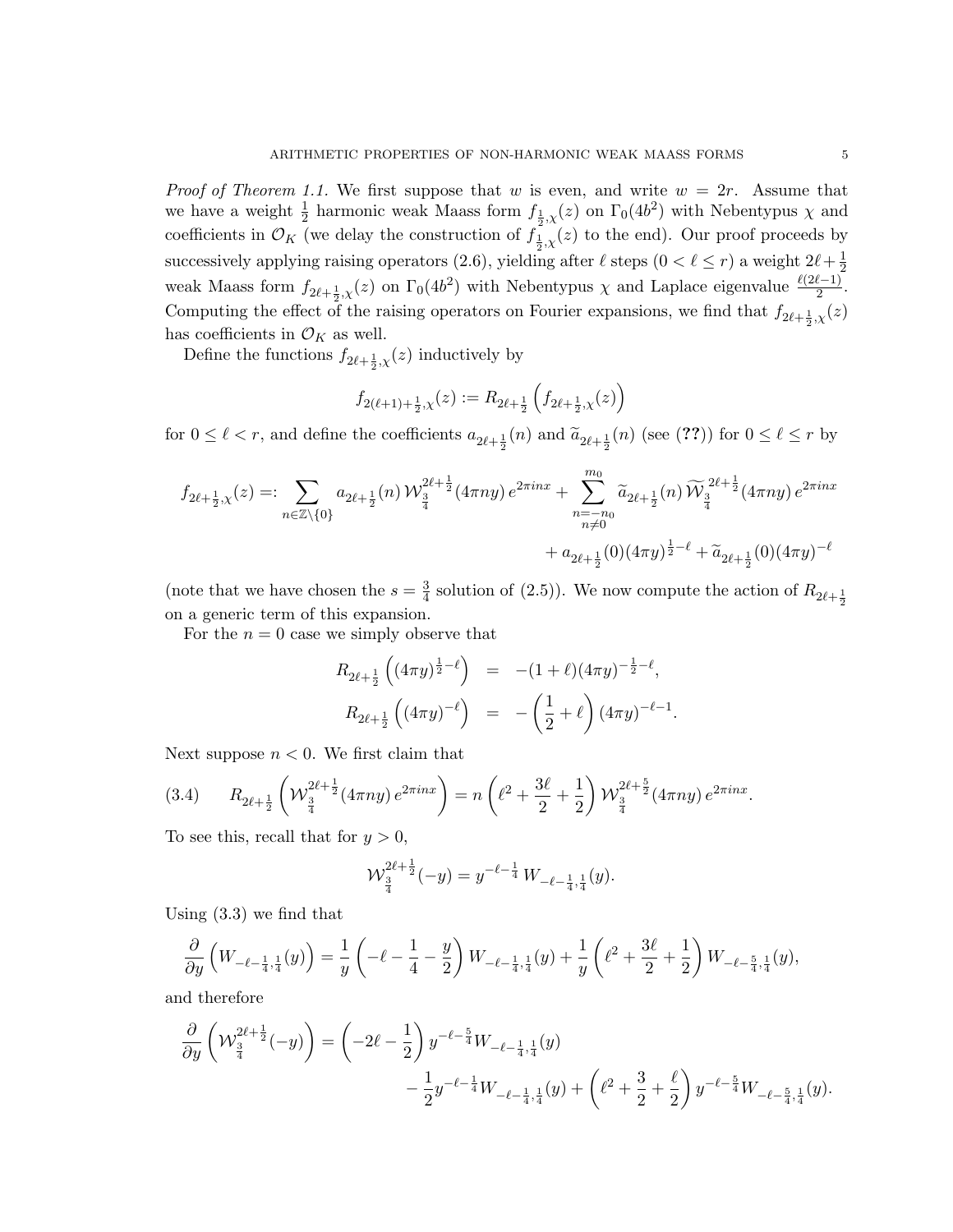It follows that

$$
\begin{split} \frac{\partial}{\partial z} \left( \mathcal{W}_{\frac{3}{4}}^{2 \ell + \frac{1}{2}}(-y) \, e^{-\frac{iz}{2}} \right) & = i \left( \ell + \frac{1}{4} \right) y^{-\ell - \frac{5}{4}} W_{-\ell - \frac{1}{4}, \frac{1}{4}}(y) \, e^{-\frac{ix}{2}} \\ & \qquad \qquad - \frac{i}{2} \left( \ell^2 + \frac{3 \ell}{2} + \frac{1}{2} \right) y^{-\ell - \frac{5}{4}} W_{-\ell - \frac{5}{4}, \frac{1}{4}}(y) \, e^{-\frac{ix}{2}}, \end{split}
$$

and hence

$$
R_{2\ell+\frac{1}{2}}\left(\mathcal{W}_{\frac{3}{4}}^{2\ell+\frac{1}{2}}(4\pi ny)e^{2\pi inx}\right)=n\left(\ell^2+\frac{3\ell}{2}+\frac{1}{2}\right)(4\pi |n|y)^{-\ell-\frac{5}{4}}W_{-\ell-\frac{5}{4},\frac{1}{4}}(4\pi |n|y)e^{2\pi inx},
$$

which is (3.4). In the same way we find that for  $n > 0$ ,

$$
R_{2\ell+\frac{1}{2}}\left(\widetilde{\mathcal{W}}_{\frac{3}{4}}^{2\ell+\frac{1}{2}}(4\pi ny)\,e^{2\pi i n x}\right) = -n\left(\ell^2+\frac{3\ell}{2}+\frac{1}{2}\right)\widetilde{\mathcal{W}}_{\frac{3}{4}}^{2\ell+\frac{5}{2}}(4\pi ny)\,e^{2\pi i n x}.
$$

Now suppose  $n > 0$ . We claim that

(3.5) 
$$
R_{2\ell+\frac{1}{2}}\left(\mathcal{W}_{\frac{3}{4}}^{2\ell+\frac{1}{2}}(4\pi ny)e^{2\pi inx}\right)=n\mathcal{W}_{\frac{3}{4}}^{2\ell+\frac{5}{2}}(4\pi ny)e^{2\pi inx}.
$$

To see this, begin by noting that for  $y > 0$ ,

$$
\mathcal{W}_{\frac{3}{4}}^{2\ell+\frac{1}{2}}(y) = y^{-\ell-\frac{1}{4}} W_{\ell+\frac{1}{4},\frac{1}{4}}(y).
$$

Using (3.3) we obtain

$$
\frac{\partial}{\partial y}\left(W_{\ell+\frac{1}{4},\frac{1}{4}}(y)\right) = \frac{1}{y}\left(\ell+\frac{1}{4}-\frac{y}{2}\right)W_{\ell+\frac{1}{4},\frac{1}{4}}(y) + \frac{1}{y}\left(\ell^2-\frac{\ell}{2}\right)W_{\ell-\frac{3}{4},\frac{1}{4}}(y),
$$

and thus

$$
\frac{\partial}{\partial y} \left( \mathcal{W}_{\frac{3}{4}}^{2\ell + \frac{1}{2}}(y) \right) = -\frac{1}{2} y^{-\ell - \frac{1}{4}} W_{\ell + \frac{1}{4}, \frac{1}{4}}(y) + \left( \ell^2 - \frac{\ell}{2} \right) y^{-\ell - \frac{5}{4}} W_{\ell - \frac{3}{4}, \frac{1}{4}}(y).
$$

Hence we find that

$$
\frac{\partial}{\partial z} \left( \mathcal{W}_{\frac{3}{4}}^{2\ell + \frac{1}{2}}(y) e^{\frac{ix}{2}} \right) = \frac{i}{2} y^{-\ell - \frac{1}{4}} W_{\ell + \frac{1}{4},\frac{1}{4}}(y) e^{\frac{ix}{2}} - \frac{i}{2} \left( \ell^2 - \frac{\ell}{2} \right) y^{-\ell - \frac{5}{4}} W_{\ell - \frac{3}{4},\frac{1}{4}}(y) e^{\frac{ix}{2}},
$$

which gives

$$
(3.6) \quad R_{2\ell+\frac{1}{2}}\left(W_{\frac{3}{4}}^{2\ell+\frac{1}{2}}(4\pi ny)e^{2\pi inx}\right) = n(4\pi ny)^{-\ell-\frac{1}{4}}W_{\ell+\frac{1}{4},\frac{1}{4}}(4\pi ny)e^{2\pi inx}
$$

$$
-n\left(\ell^2-\frac{\ell}{2}\right)(4\pi ny)^{-\ell-\frac{5}{4}}W_{\ell-\frac{3}{4},\frac{1}{4}}(4\pi ny)e^{2\pi inx} - n\left(2\ell+\frac{1}{2}\right)(4\pi ny)^{-\ell-\frac{5}{4}}W_{\ell+\frac{1}{4},\frac{1}{4}}(4\pi ny)e^{2\pi inx}.
$$

Now, equations (3.1) and (3.2) yield

$$
W_{\ell+\frac{5}{4},\frac{1}{4}}(y) = y^{\frac{1}{2}} W_{\ell+\frac{3}{4},\frac{3}{4}}(y) + (-\ell-1) W_{\ell+\frac{1}{4},\frac{1}{4}}(y),
$$
  

$$
W_{\ell+\frac{3}{4},\frac{3}{4}}(y) = y^{\frac{1}{2}} W_{\ell+\frac{1}{4},\frac{1}{4}}(y) + \left(\frac{1}{2} - \ell\right) W_{\ell-\frac{1}{4},\frac{3}{4}}(y),
$$
  

$$
y^{\frac{1}{2}} W_{\ell-\frac{1}{4},\frac{3}{4}}(y) = W_{\ell+\frac{1}{4},\frac{1}{4}}(y) + \ell W_{\ell-\frac{3}{4},\frac{1}{4}}(y).
$$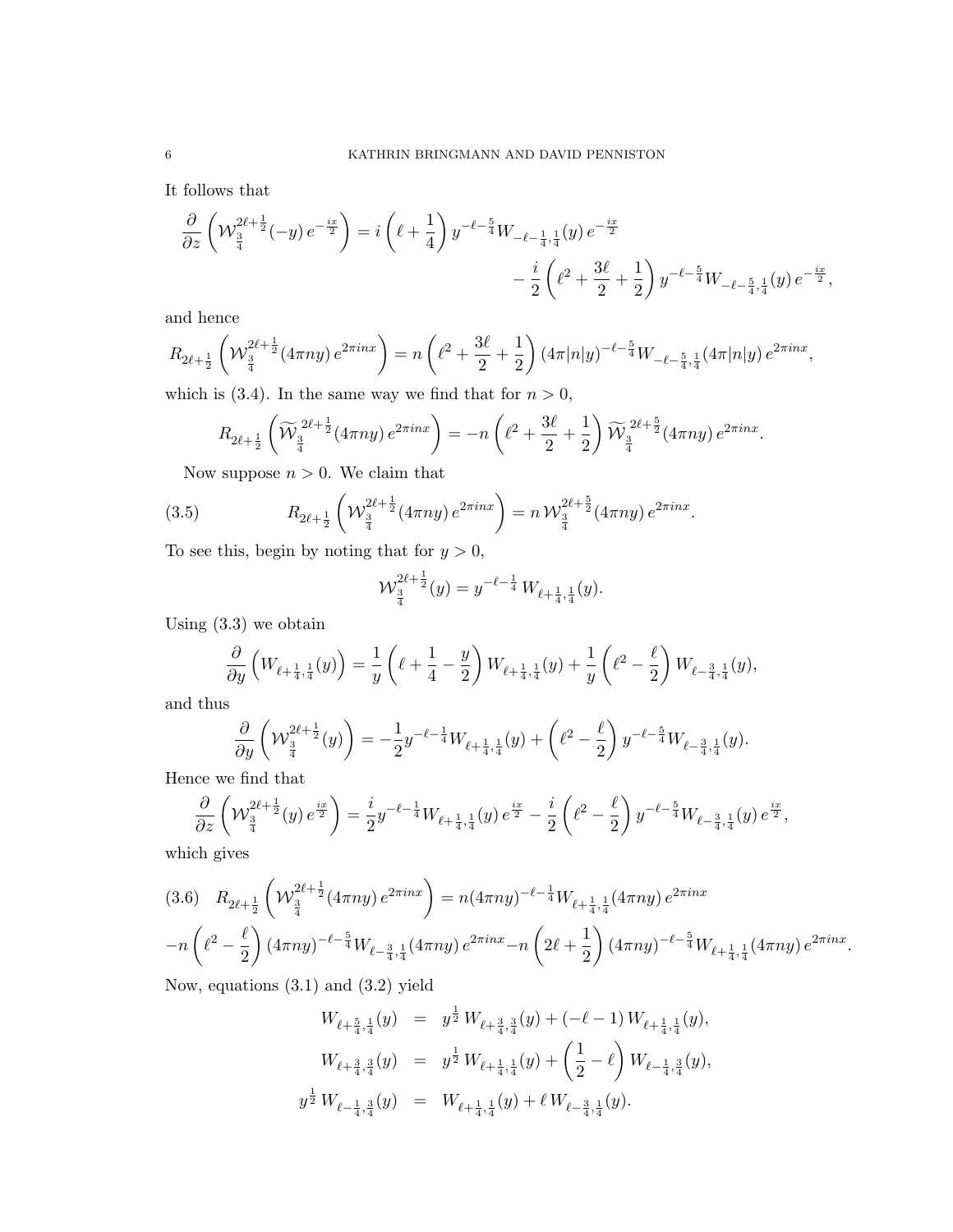Using these relations, we find that

$$
W_{\ell+\frac{5}{4},\frac{1}{4}}(y) = -\left(2\ell+\frac{1}{2}\right) W_{\ell+\frac{1}{4},\frac{1}{4}}(y) + yW_{\ell+\frac{1}{4},\frac{1}{4}}(y) - \left(\ell^2-\frac{\ell}{2}\right) W_{\ell-\frac{3}{4},\frac{1}{4}}(y),
$$

and combining this with  $(3.6)$  gives  $(3.5)$ . In the same way we find that for  $n < 0$ ,

$$
R_{2\ell+\frac{1}{2}}\left(\widetilde{\mathcal{W}}_{\frac{3}{4}}^{2\ell+\frac{1}{2}}(4\pi ny)\,e^{2\pi inx}\right)=-n\widetilde{\mathcal{W}}_{\frac{3}{4}}^{2\ell+\frac{5}{2}}(4\pi ny)\,e^{2\pi inx}.
$$

Putting these results together gives, by linearity,

$$
R_{2\ell+\frac{1}{2}}\left(f_{2\ell+\frac{1}{2},\chi}(z)\right) = \sum_{n=-\infty}^{-1} n \left(\ell^2 + \frac{3\ell}{2} + \frac{1}{2}\right) a_{2\ell+\frac{1}{2}}(n) \mathcal{W}_{\frac{3}{4}}^{2\ell+\frac{5}{2}}(4\pi ny) e^{2\pi inx}
$$
  
+ 
$$
\sum_{n=1}^{\infty} n a_{2\ell+\frac{1}{2}}(n) \mathcal{W}_{\frac{3}{4}}^{2\ell+\frac{5}{2}}(4\pi ny) e^{2\pi inx} - a_{2\ell+\frac{1}{2}}(0)(\ell+1)(4\pi y)^{-\frac{1}{2}-\ell} - \widetilde{a}_{2\ell+\frac{1}{2}}(0) \left(\frac{1}{2}+\ell\right) (4\pi y)^{-\ell-1}
$$
  
- 
$$
\sum_{n=-n_0}^{-1} n a_{2\ell+\frac{1}{2}}(n) \widetilde{W}_{\frac{3}{4}}^{2\ell+\frac{5}{2}}(4\pi ny) e^{2\pi inx} - \sum_{n=1}^{m_0} n \left(\ell^2 + \frac{3\ell}{2} + \frac{1}{2}\right) a_{2\ell+\frac{1}{2}}(n) \widetilde{W}_{\frac{3}{4}}^{2\ell+\frac{5}{2}}(4\pi ny) e^{2\pi inx}.
$$

From this we conclude that

$$
(3.7) \quad f_{w+\frac{1}{2},\chi}(z) = \mu_r a_{\frac{1}{2}}(0)(4\pi y)^{-\frac{1}{2}-r} + \tau_r \tilde{a}_{\frac{1}{2}}(0) + \sum_{n=-\infty}^{-1} n^r \rho_r a_{\frac{1}{2}}(n) \mathcal{W}_{\frac{3}{4}}^{2r+\frac{1}{2}}(4\pi ny) e^{2\pi inx} + \sum_{n=1}^{\infty} n^r a_{\frac{1}{2}}(n) \mathcal{W}_{\frac{3}{4}}^{2r+\frac{1}{2}}(4\pi ny) e^{2\pi inx} + \sum_{n=-n_0}^{-1} n^r a_{\frac{1}{2}}(n) \widetilde{\mathcal{W}}_{\frac{3}{4}}^{2r+\frac{1}{2}}(4\pi ny) + \sum_{n=1}^{m_0} n^r \rho_r a_{\frac{1}{2}}(n) \widetilde{\mathcal{W}}_{\frac{3}{4}}^{2r+\frac{1}{2}}(4\pi ny) e^{2\pi inx} ,
$$

where

$$
\rho_r := \prod_{j=0}^{r-1} \left( j^2 + \frac{3}{2} j + \frac{1}{2} \right),
$$
  

$$
\mu_r := (-1)^r \prod_{j=0}^{r-1} (1+j),
$$
  

$$
\tau_r := (-1)^r \prod_{j=0}^{r-1} \left( \frac{1}{2} + j \right).
$$

We finish by showing how to construct  $f_{\frac{1}{2},\chi}(z)$ . By work of Shimura [16] the function

$$
\Theta_{\chi}(z):=\sum_{n\in\mathbb{Z}}\chi(n)\,n\,q^{n^2}
$$

is a weight  $\frac{3}{2}$  cusp form on  $\Gamma_0(4b^2)$  with Nebentypus  $\chi$ . Using ideas from [4] and [5], one can construct a weak Maass form  $f_{\frac{1}{2},\chi}(z)$  of weight  $\frac{1}{2}$  and Nebentypus  $\chi$  on  $\Gamma_0(4b^2)$  such that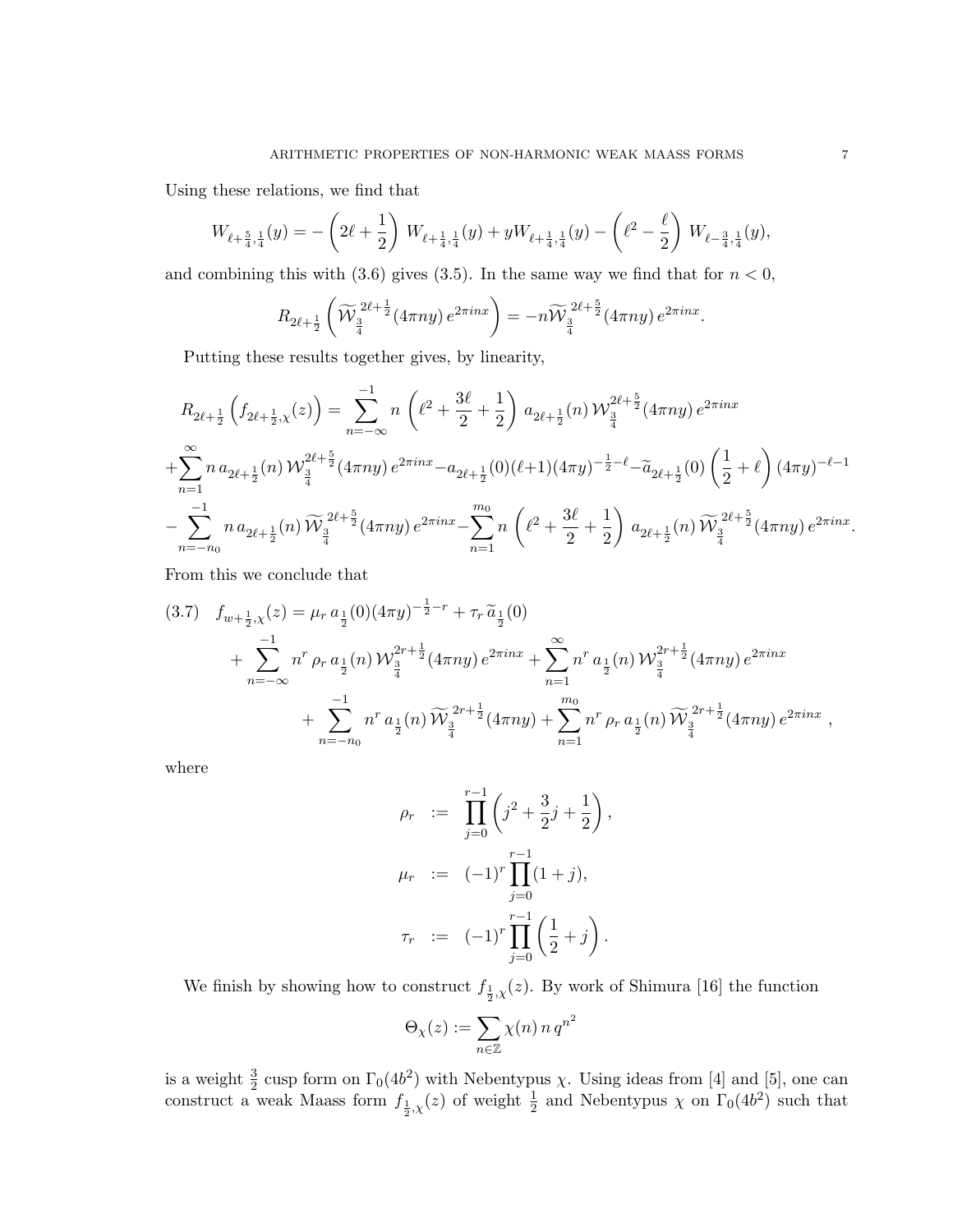$f_{\frac{1}{2},\chi}^{nh}(z)$  is, up to change of variables, a constant multiple of

(3.8) 
$$
\int_{-\bar{z}}^{i\infty} \frac{\Theta_{\chi}(\tau)}{\sqrt{-i(\tau+z)}} d\tau.
$$

To do this, one can go "backwards" in the proof of Theorem 1.1 of [4], where Ono and the first author constructed a harmonic weak Maass form starting with a holomorphic q-series. As in [5] one can instead start with the non-holomorphic function (3.8). Then, using the theory of Mittag-Leffler partial fraction decomposition one can rewrite the error integral produced in (3.8) by the transformation  $z \mapsto -\frac{1}{z}$  as an integral of hyperbolic functions. One can then shift the path of integration, producing two q-series, one being the shifted integral (a series in  $\tilde{q} := e^{-2\pi i/z}$  and the other one coming from the residues (a series in  $q := e^{2\pi i z}$ ). It is not<br>hard to see that the expansion of (3.8) has coefficients in  $\mathcal{O}_{\mathcal{U}}$  for some number field K (see hard to see that the expansion of (3.8) has coefficients in  $\mathcal{O}_K$  for some number field K (see Proposition 4.1 of [4] for the computation of such an expansion). Moreover, the form  $f_{\frac{1}{2},\chi}^h(z)$ 2 constructed in this way has coefficients in  $\mathcal{O}_K$ . We leave the details to the reader.

We deal with the case that  $w$  is odd similarly, starting with a weight  $\frac{3}{2}$  weak Maass form  $f_{\frac{3}{2},\chi}(z)$ . The corresponding theta series in this case is the weight  $\frac{1}{2}$  form

$$
\Theta_{\chi}(z) := \sum_{n \in \mathbb{Z}} \chi(n) q^{n^2}.
$$

It turns out that the function  $f_{\frac{3}{2},\chi}^{h}(z)$  corresponding to  $f_{\frac{3}{2},\chi}^{nh}(z)$ , which is essentially (3.8), is given as a linear combination of basic hypergeometric functions. For details we refer the reader to [4].

*Proof of Theorem 1.2.* Assume that  $w = 2r$  is even (the odd case can be dealt with in an analogous way). As we have seen above, the function  $f_{\frac{1}{2},\chi}^h(z)$  has coefficients in  $\mathcal{O}_K$  for some number field K. Moreover, as in the proof of Proposition 4.1 in [4], we have that  $f_{\frac{1}{2},\chi}^{nh}(z)$  has the form

$$
f_{\frac{1}{2},\chi}^{nh}(z) = \sum_{n=1}^{\infty} \beta_n(y) q^{-dn^2}
$$

for functions  $\beta_n : \mathbb{R}^+ \to \mathbb{C}$  and some positive integer d. Then by Theorem 1.1 of [11], there are infinitely many nonnnested arithmetic progressions  $An + B$  such that the coefficients  $a_{\frac{1}{2}}^{h}(n)$  of  $f_{0}^{h}(z)$  satisfy

$$
a_{\frac{1}{2}}^h(An+B) \equiv 0 \pmod{p^j}
$$

for all  $n \ge 0$ . By (3.7), we have that  $a_{2r+\frac{1}{2}}^h(n) = n^r a_{\frac{1}{2}}^h(n)$ , and therefore

$$
a_{2r+\frac{1}{2}}^h(An+B) \equiv 0 \pmod{p^j}
$$

for all  $n \geq 0$ .

2

#### **REFERENCES**

- [1] K. Bringmann, Asymptotics for rank partition functions, submitted for publication.
- [2] K. Bringmann, On certain congruences for Dyson's ranks, submitted for publication.
- [3] K. Bringmann and K. Ono, The  $f(q)$  mock theta function conjecture and partition ranks, Invent. Math. 165 (2006), pages 243-266.